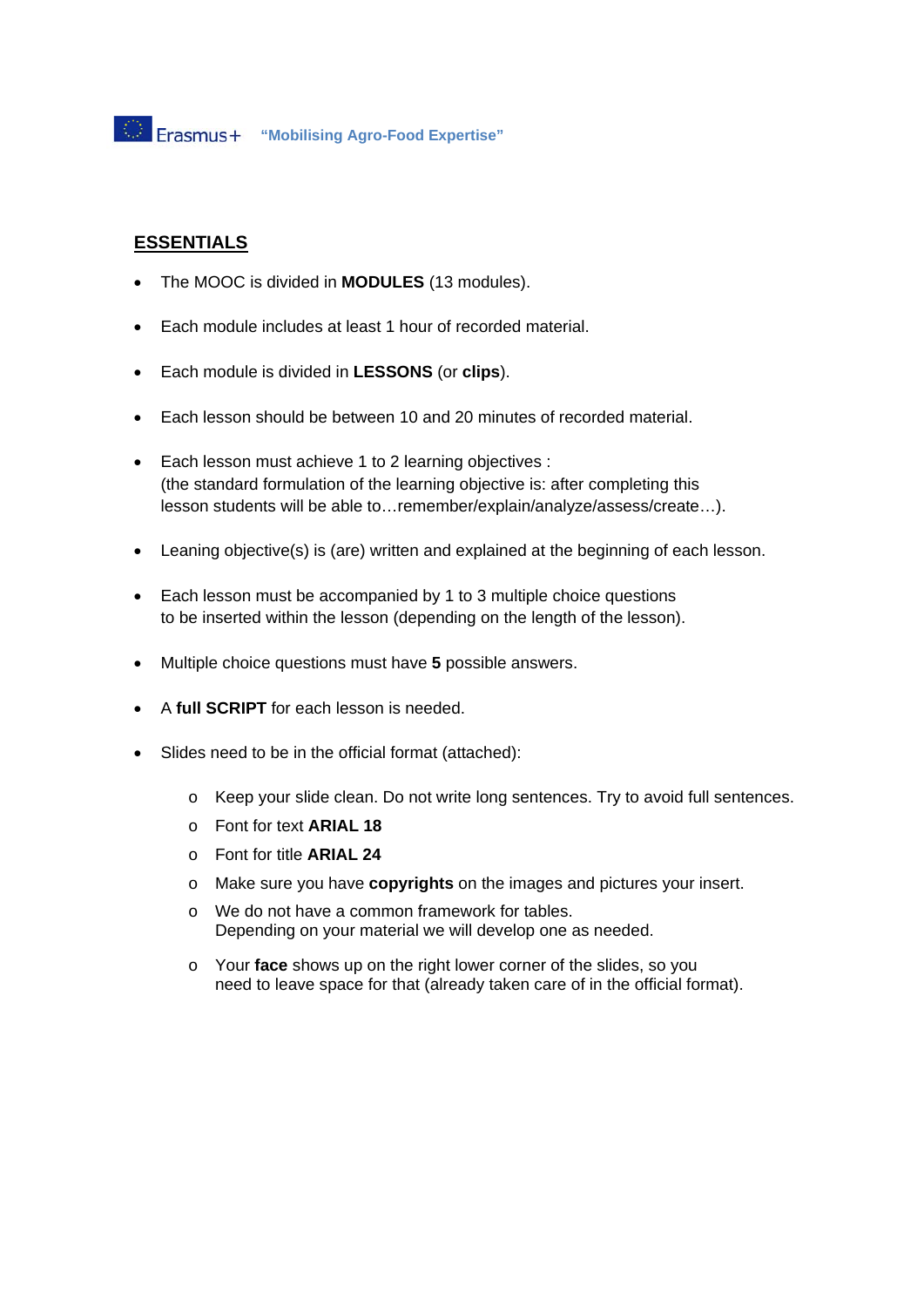**"Mobilising Agro-Food Expertise"** 

| <b>Title</b>              | Food quality and the organization<br>of the agro-food value chain                                                                                                                                                                                                                                                                                                                                                                                                                                                                                                                                                                                                                                                                                    |  |
|---------------------------|------------------------------------------------------------------------------------------------------------------------------------------------------------------------------------------------------------------------------------------------------------------------------------------------------------------------------------------------------------------------------------------------------------------------------------------------------------------------------------------------------------------------------------------------------------------------------------------------------------------------------------------------------------------------------------------------------------------------------------------------------|--|
| <b>Course description</b> | The educational goals of the MOOC are to present how the<br>agro-food value chain approaches the challenge of constantly<br>improvingits competitiveness by producing high quality food and<br>products and also aiming to attain greater sustainability.<br>In particular, aspects considered in the MOOC are:<br><b>Quality and consumers</b><br>Market research<br>Asymmetric information about quality<br>- Food labeling<br>Branding and brand value<br><b>Brand personality</b><br>Geographical Indicaitons<br>$\sim 10$<br>Innovation and quality<br>Corporate social responsibility<br>$\overline{\phantom{a}}$<br>Introduction to incentive proglems<br>$\overline{\phantom{a}}$<br>Pricing schemes for cooperative<br>Industrial standards |  |
| <b>Trailer</b>            | Explains E+ project MAFE in the context of strategic<br>partnership. Introduces the lecturer and the content of the<br>course.                                                                                                                                                                                                                                                                                                                                                                                                                                                                                                                                                                                                                       |  |
| <b>Requirements</b>       | Introductory bachelor level course in microeconomics<br>(Varian, Introduction to microeconomics;<br>Nicholson, Microeconomic Theory: Basic Principles and<br>Extensions)                                                                                                                                                                                                                                                                                                                                                                                                                                                                                                                                                                             |  |
| <b>Target market</b>      | <b>Advanced bachelor class</b><br>(keep it to the level of an introductory course to a master level)                                                                                                                                                                                                                                                                                                                                                                                                                                                                                                                                                                                                                                                 |  |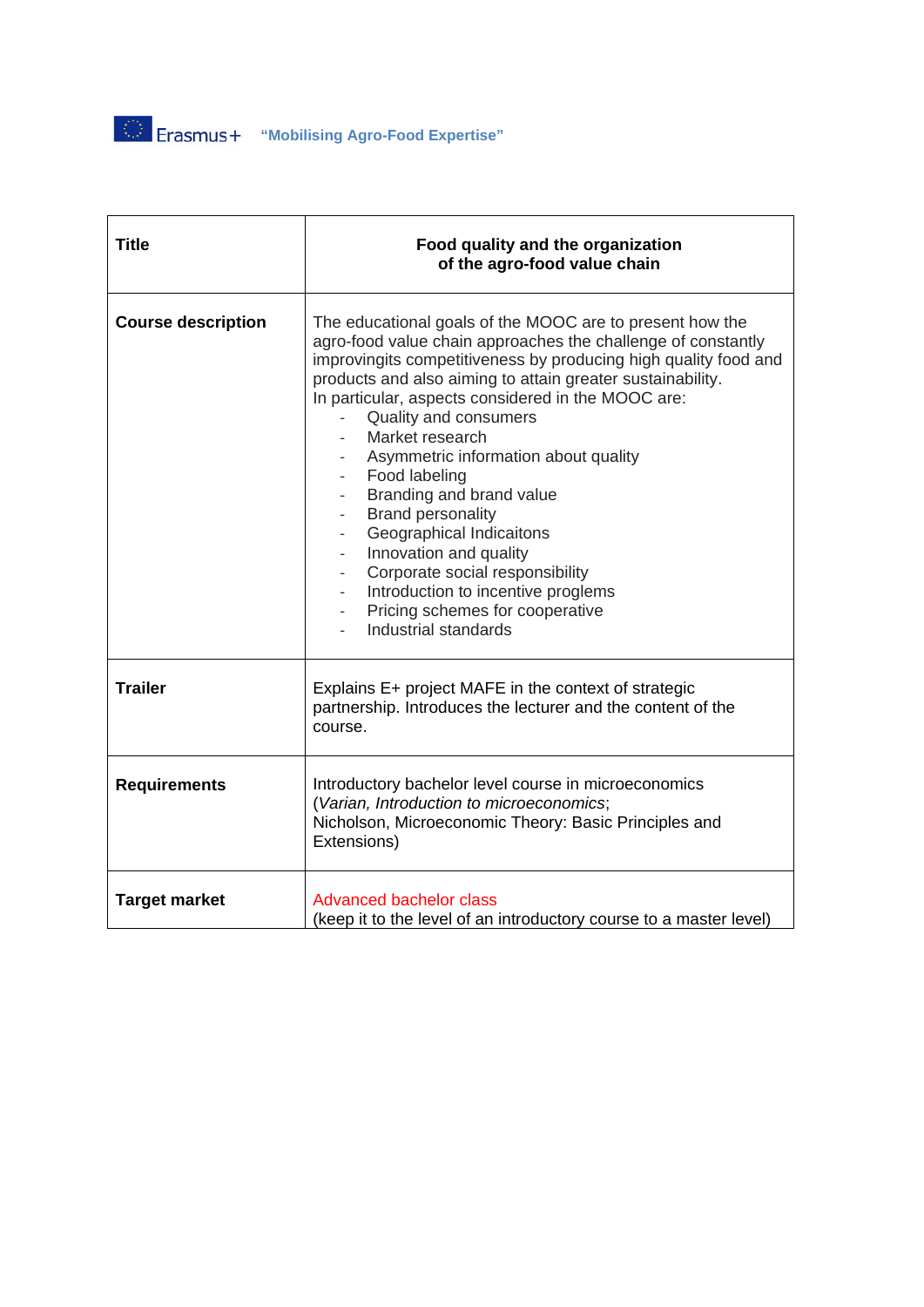## **Summary of modules and responsible institution:**

| <b>Partner</b> | In charge of modules                                                                                                  |
|----------------|-----------------------------------------------------------------------------------------------------------------------|
| <b>UNICAS</b>  | 1. Intro<br>2. Quality and consumers<br>11. Introduction to incentive problems<br>12. Pricing schemes for cooperative |
| <b>SRUC</b>    | 3. Market research<br>13. Industrial standards                                                                        |
| <b>UCD</b>     | 6. Branding and brand value<br>7. Brand personality                                                                   |
| <b>WURL</b>    | 9. Innovation and quality<br>10. Corporate social responsibility                                                      |
| <b>TUM</b>     | 1. Intro<br>4. Asymmetric information about quality<br>5. Food labeling<br>8. Geographical Indications                |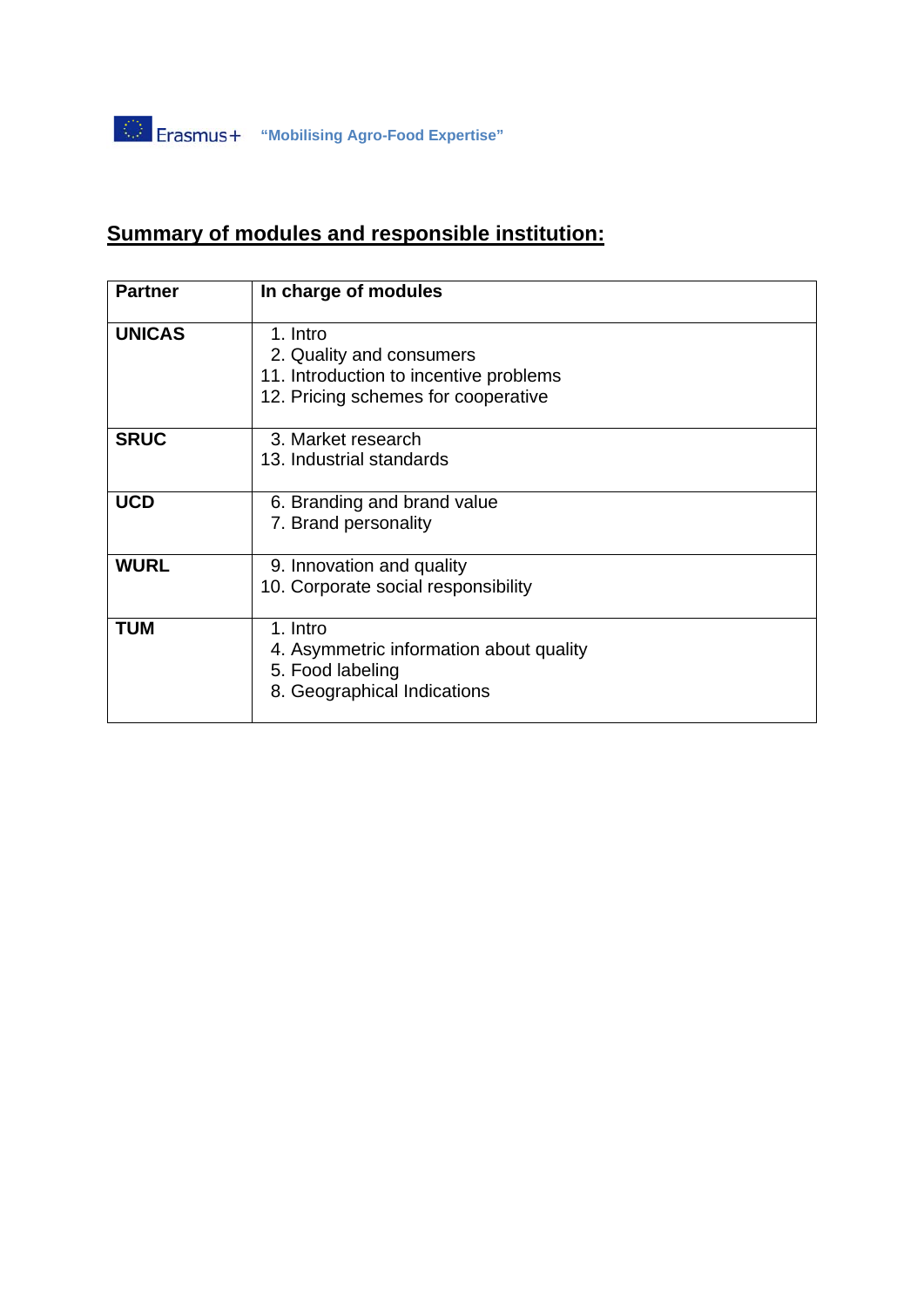## **"Mobilising Agro-Food Expertise"**

| <b>Module</b> | <b>Content</b>                                                                                                                            | Learning Objectivesstudents will be able to                                                                                                                                                                                                                                                                                                                                                                                                                                                     |
|---------------|-------------------------------------------------------------------------------------------------------------------------------------------|-------------------------------------------------------------------------------------------------------------------------------------------------------------------------------------------------------------------------------------------------------------------------------------------------------------------------------------------------------------------------------------------------------------------------------------------------------------------------------------------------|
| Module 1      | Introduction<br>Challenges and trends<br>(based on Caswell et al,<br>Young and Hobbs, Fulponi)<br>Importance and definition<br>of quality | How supply chains have been changing due<br>to a number of drivers and moving from<br>supplying commodities to products, where<br>the concept of quality is key<br>Explain the meaning of quality in the<br>agro-food sector                                                                                                                                                                                                                                                                    |
| Module 2      | <b>Quality and consumers</b><br>Consumer choice<br>Product positioning                                                                    | • Understand and explain consumer choices<br>in a differentiated market<br>Explain the main problems a firm face when<br>defining the positioning of a product<br>• Explain the theoretical foundations<br>of consumer value<br>• Explain firm's perspective about<br>information asymmetries<br>• Explain the importance of market research<br>for product positioning.                                                                                                                        |
| Module 3      | Market research<br>Market research and<br>its usefulness<br>Market research data<br>Analysis market research data                         | Explain what is market research and<br>why and for what it is needed<br>Describe the different types of data used in<br>$\bullet$<br>market research and how they are collected<br>(revealed data vs stated data, focus group, depth<br>interviewing, face-to-face interview, economic<br>experiments etc.)<br>Describe the most common methods used to<br>analyze market research data (i.e., common<br>methods used in descriptive analysis, bivariate<br>analysis and multivariate analysis) |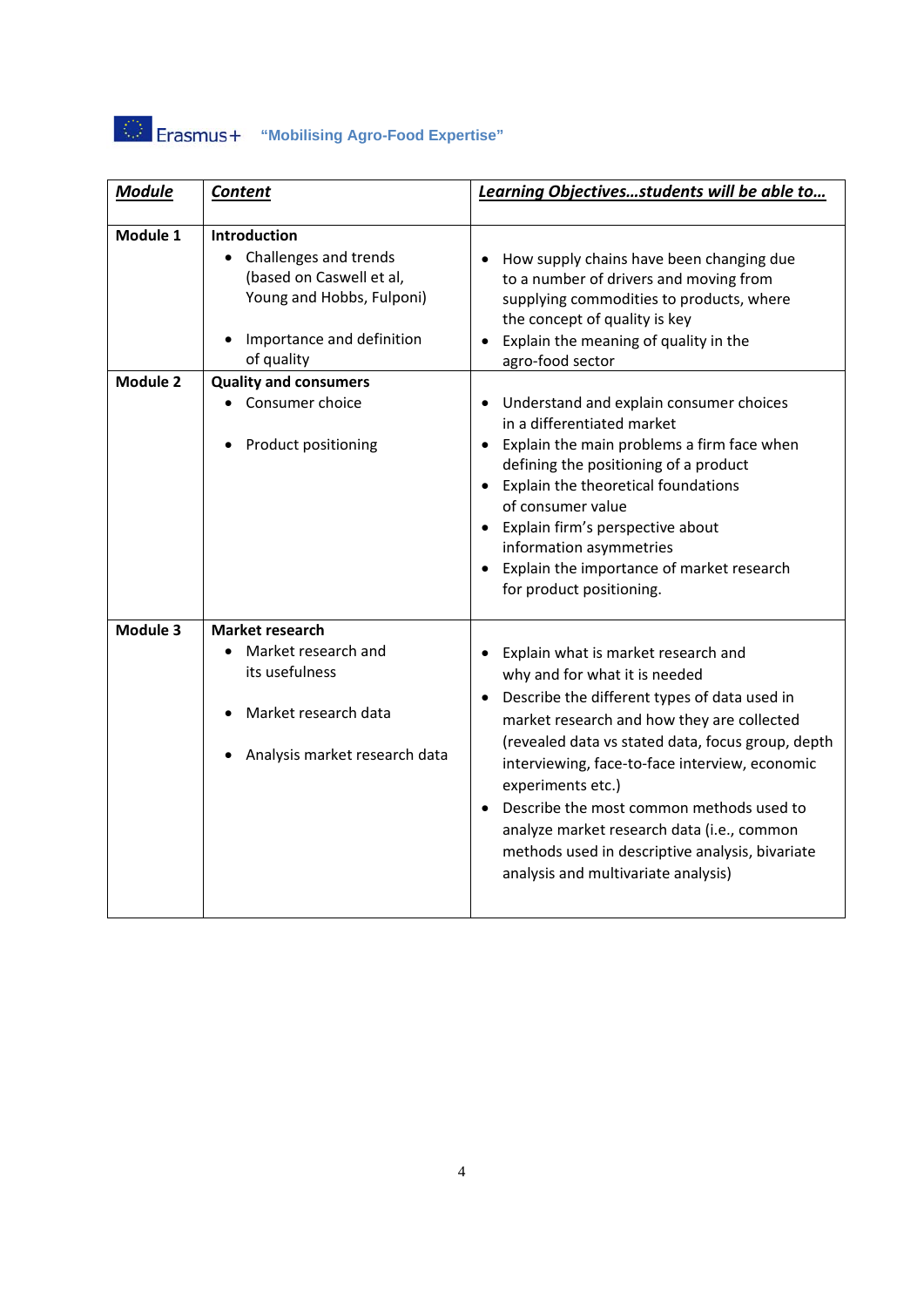

| Advanced topics (asymmetric information) |                                                                                                                                                                             |                                                                                                                                                                                                                                                  |  |  |
|------------------------------------------|-----------------------------------------------------------------------------------------------------------------------------------------------------------------------------|--------------------------------------------------------------------------------------------------------------------------------------------------------------------------------------------------------------------------------------------------|--|--|
| Module 4                                 | <b>Asymmetric information</b><br>about quality<br>• The notion of asymmetric<br>information and market failure<br>Product attributes,<br>their classification               | Explain the concept of asymmetric information<br>and the concept of market failure<br>Explain the classification of goods based on the<br>$\bullet$<br>ability of consumers to acquire the information<br>needed to assess the good's attributes |  |  |
| Module 5                                 | <b>Food labeling</b><br>Labels as a tool to solve market<br>failures due to asymmetric<br>information<br>Reputation mechanisms based<br>$\bullet$<br>on trust and signaling | Explain which market-based mechanisms are<br>$\bullet$<br>used to alleviate/solve market failures<br>(for each type of product)<br>Explain the concept of firm reputation                                                                        |  |  |
| Module 6                                 | <b>Price and quality perceptions</b><br>Price as a signal for quality<br>Pricing tactic and consumer<br>psychology                                                          | • Explain the quality signaling effect of<br>prices and the use of reference pricing<br>• Discuss the implication of consumer psychology and<br>quality perceptions on pricing tactics                                                           |  |  |
| Module 7                                 | <b>Brand personality and brand value</b><br><b>Brand personality</b><br><b>Brand value</b>                                                                                  | Explain the dimensions and use of brand personality<br>Give examples in the food sector<br>Explain consumer based brand equity                                                                                                                   |  |  |
| Module 8                                 | <b>Geographical Indications</b><br>(as example)<br><b>Geographical Indications (GIs)</b><br>products<br>GI protection in the EU<br>Gls' relevance in the EU                 | Explain the notion of 'Geographical Indication' (GI)<br>Explain key facts of the protection of GIs in the EU<br>$\bullet$<br>(and their economic implications)<br>• Explain the importance of the GI sector in the<br>EU market                  |  |  |

٦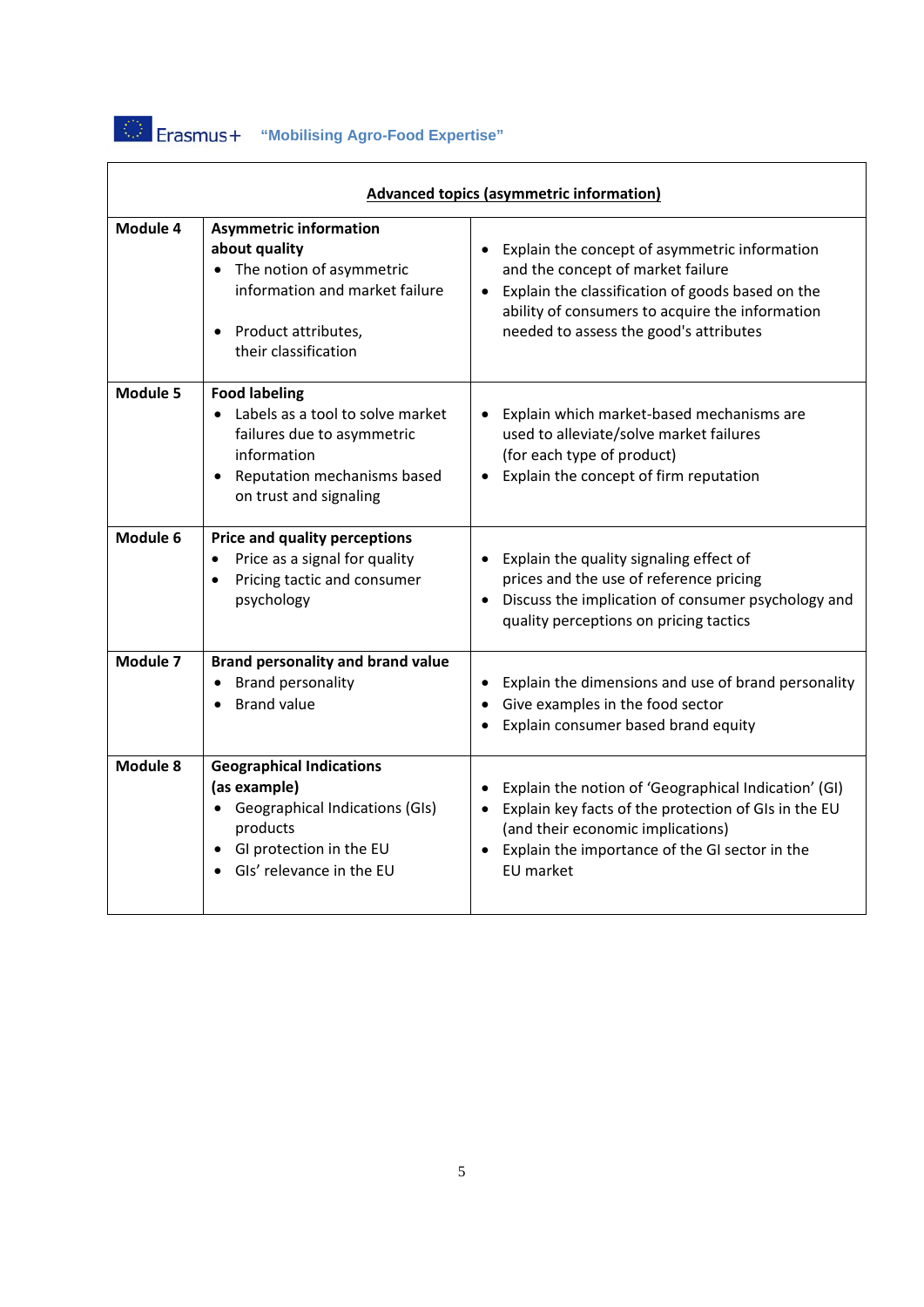

| <b>Advanced topics (Innovation)</b>   |                                                                                                                                                                  |                                                                                                                                                                                                                                                                                                       |  |  |
|---------------------------------------|------------------------------------------------------------------------------------------------------------------------------------------------------------------|-------------------------------------------------------------------------------------------------------------------------------------------------------------------------------------------------------------------------------------------------------------------------------------------------------|--|--|
| Module 9                              | Innovation and quality<br>The economics of innovation<br>Innovation generation models<br>Innovation: drivers and barriers                                        | Explain the definition of innovation and<br>state the differences between the<br>many types of innovations<br>• Explain how innovations are generated and<br>how sectorial characteristics affect the<br>innovative outcome.<br>Explain drivers and barriers of innovation in the<br>agro-food sector |  |  |
| Module 10                             | <b>Corporate social responsibility</b><br><b>Corporate Social Responsibility</b><br>(CRS) in the Agro-food sector                                                | Explain the notion of Corporate social<br>$\bullet$<br>responsibility (CSR)<br>• Explain its relevance for food companies<br>• Explain its dependence with the economy, the<br>environment and the society                                                                                            |  |  |
| <b>Advanced topics (Coordination)</b> |                                                                                                                                                                  |                                                                                                                                                                                                                                                                                                       |  |  |
| Module 11                             | <b>Introduction to incentive</b><br>problems<br>Coordination and<br>design attributes<br>Forms of coordination<br>Contracts<br>The incentive problem             | Describe the coordination continuum<br>Explain when coordination is profitable<br>• Explain the different perspectives between legal<br>studies and economic theory about contracts<br>Identify possible incentive conflicts                                                                          |  |  |
| Module 12                             | <b>Pricing schemes for cooperatives</b><br>Quality as a joint effort<br>• Misaligned incentives<br>• Solving the incentive problems<br>(the role of information) | Explain that contract design can solve<br>Explain why information is important<br>in contract design<br>• Explain how compensation schemes<br>can align incentives                                                                                                                                    |  |  |